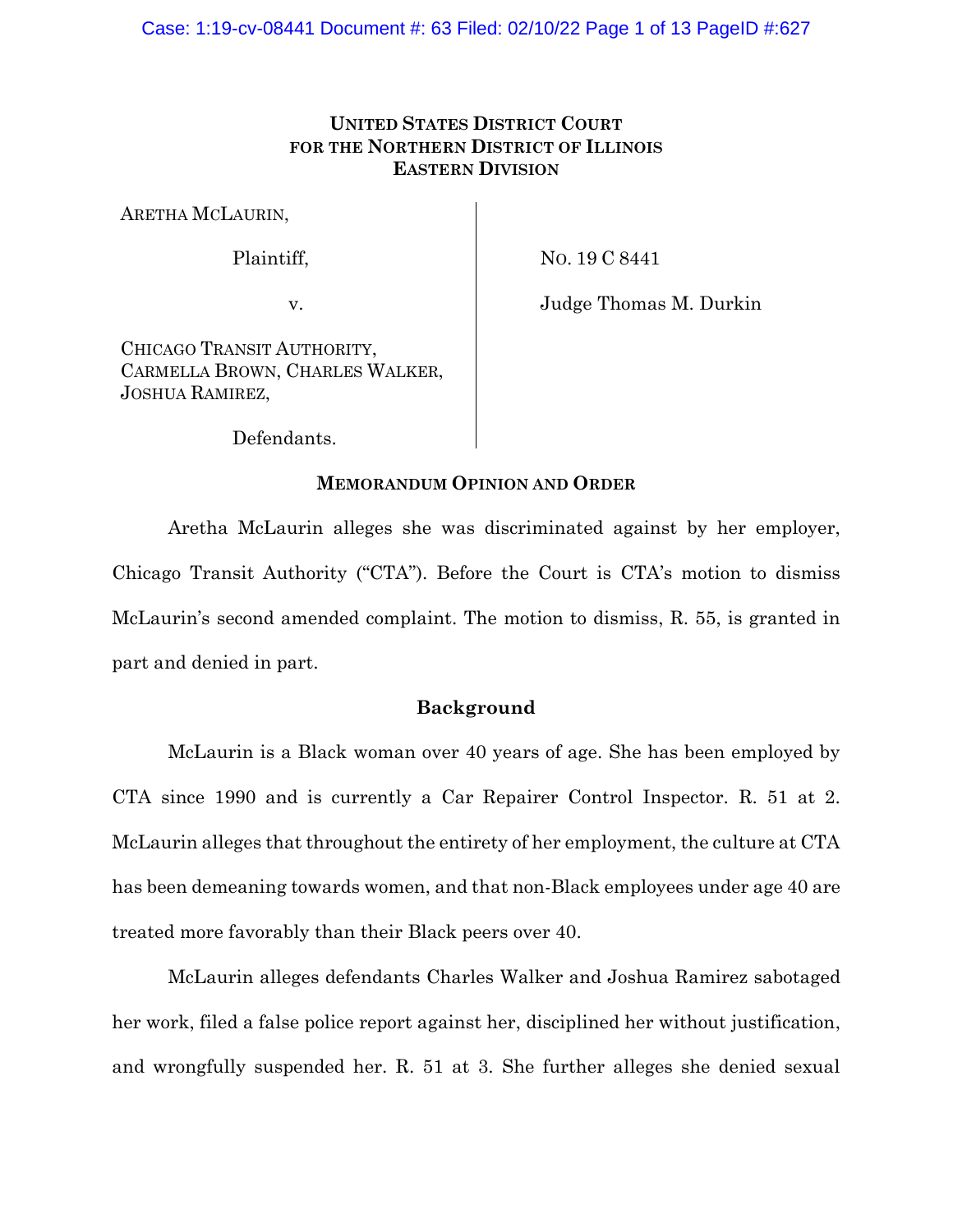#### Case: 1:19-cv-08441 Document #: 63 Filed: 02/10/22 Page 2 of 13 PageID #:628

advances from defendant Walker and as a result was forced to report directly to him and request various working materials from him in writing when others were not required to do so. *Id*. at 9.

She also alleges she applied for two managerial positions—Senior Manager of Bus Supervision and Manager of Rail Maintenance—and was denied the positions due to her "race, color, age, gender, sex, sexual orientation, reverse sexual orientation, and [her] participation in protected activities." *Id*. at 5. McLaurin learned she was not chosen for the promotions in March and April 2015.

Beginning in March 2015, McLaurin filed numerous charges of discrimination against CTA with both the Equal Employment Opportunity Commission ("EEOC") and the Illinois Department of Human Rights ("IDHR"). She filed a charge on March 12, 2015, alleging gender discrimination; on May 13, 2015, alleging retaliation; and on March 25, 2016, alleging race, age, gender, and sexual orientation discrimination, as well as retaliation. These charges were dismissed by IDHR on December 16, 2018 for lack of substantial evidence.

McLaurin filed a charge on April 25, 2017, alleging CTA retaliated against her for filing the above charges. The EEOC served McLaurin with a Dismissal and Notice of Rights on September 23, 2019. She filed a *pro se* complaint on December 26, 2019, alleging age discrimination in violation of the Age Discrimination in Employment Act ("ADEA") (claim 1); "color" discrimination in violation of Title VII of the Civil Rights Act of 1964 (claim 2), 42 U.S.C. § 1981 (claim 3), and 42 U.S.C. § 1983 (claim 4); race discrimination in violation of Title VII (claim 5), § 1981 (claim 6), and § 1983 (claim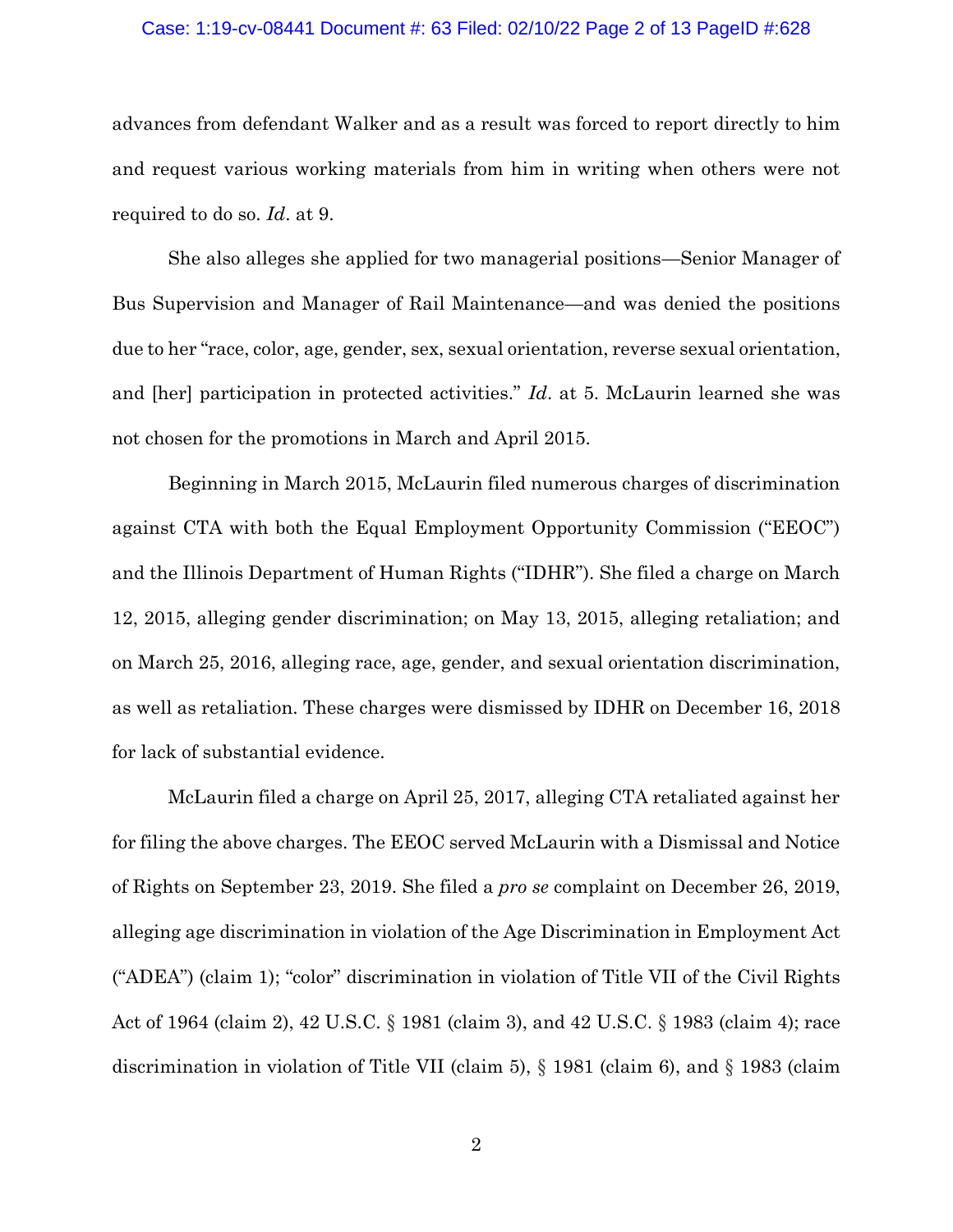#### Case: 1:19-cv-08441 Document #: 63 Filed: 02/10/22 Page 3 of 13 PageID #:629

7); sex discrimination in violation of Title VII (claim 8); failure to promote (claim 9); failure to stop harassment (claim 10); and retaliation (claim 11).

She filed her first amended complaint on January 24, 2020, alleging essentially the same claims. R. 10. CTA filed a motion to dismiss the first amended complaint, and before the Court ruled on the motion to dismiss, on March 12, 2021, McLaurin filed her second amended complaint, which adds three individual defendants and three new state law claims—discrimination in violation of the Illinois Human Rights Act ("IHRA"), 775 ILCS/5/1-101 *et. seq*; intentional infliction of emotional distress ("IIED"); and negligent infliction of emotional distress ("NIED") (claims 12, 13, and 14, respectively).<sup>1</sup> The Court and parties agreed during a March 19, 2021 telephone hearing that both documents filed by McLaurin on March 12, 2021, R. 50 and R. 51, would be considered one unified second amended complaint. R. 53. CTA filed the instant motion to dismiss on April 19, 2021. R. 55.

#### **Legal Standard**

A Rule 12(b)(6) motion challenges "the sufficiency of the complaint." *Berger v. Nat. Collegiate Athletic Assoc.*, 843 F.3d 285, 289 (7th Cir. 2016). A complaint must provide "a short and plain statement of the claim showing that the pleader is entitled to relief," Fed. R. Civ. P. 8(a)(2), sufficient to provide defendant with "fair notice" of the claim and the basis for it. *Bell Atl. Corp. v. Twombly*, 550 U.S. 544, 555 (2007).

<sup>1</sup> CTA contends McLaurin separately and improperly alleges a violation of 42 U.S.C. § 2000(e), which is a definitions section. It seems clear to the Court that, given that § 2000(e), *et. seq*, is the codification of Title VII, McLaurin was referring to her Title VII claims and simply did not include the "*et seq*" in her citation. A slightly incomplete citation by a *pro se* plaintiff is not a basis for dismissal.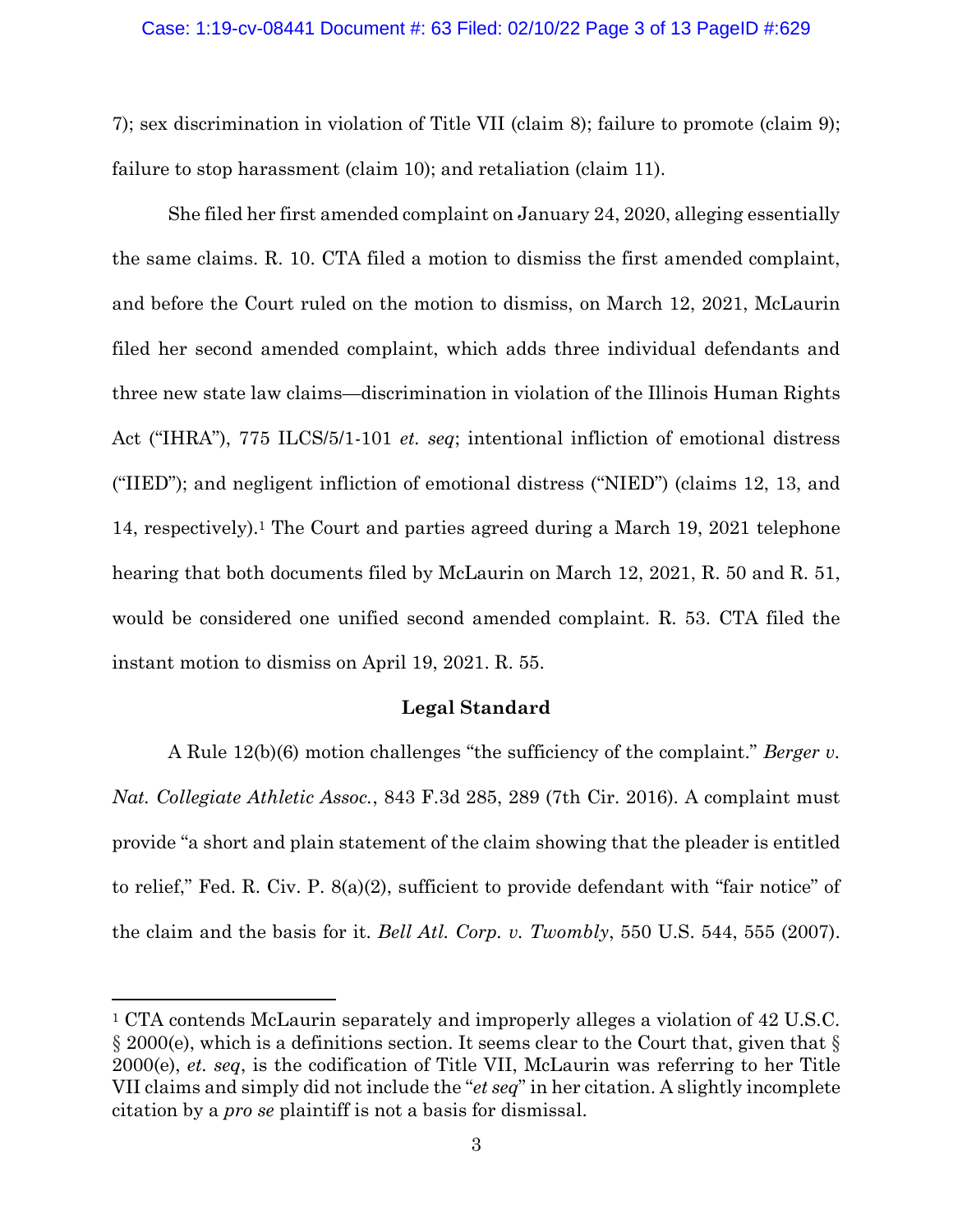#### Case: 1:19-cv-08441 Document #: 63 Filed: 02/10/22 Page 4 of 13 PageID #:630

This standard "demands more than an unadorned, the-defendant-unlawfullyharmed-me accusation." *Ashcroft v. Iqbal*, 556 U.S. 662, 678 (2009). While "detailed factual allegations" are not required, "labels and conclusions, and a formulaic recitation of the elements of a cause of action will not do." *Twombly*, 550 U.S. at 555. The complaint must "contain sufficient factual matter, accepted as true, to 'state a claim to relief that is plausible on its face.'" *Iqbal*, 556 U.S. at 678 (quoting *Twombly*, 550 U.S. at 570). "A claim has facial plausibility when the plaintiff pleads factual content that allows the court to draw the reasonable inference that the defendant is liable for the misconduct alleged." *Boucher v. Fin. Sys. of Green Bay, Inc.*, 880 F.3d 362, 366 (7th Cir. 2018) (quoting *Iqbal*, 556 U.S. at 678). In applying this standard, the Court accepts all well-pleaded facts as true and draws all reasonable inferences in favor of the non-moving party. *Tobey v. Chibucos*, 890 F.3d 634, 646 (7th Cir. 2018).

### **Analysis**

CTA argues McLaurin has failed to state a claim for discrimination on the basis of age, race, color, or sex; as well as for harassment, failure to promote, and retaliation. CTA further argues McLaurin has failed to allege municipal liability as is required for a claim under § 1983, and that her discrimination claims under the IHRA are unspecified and not addressed in her Response. Finally, CTA argues McLaurin's state law claims for IIED and NIED are untimely. The Court addresses each argument in turn.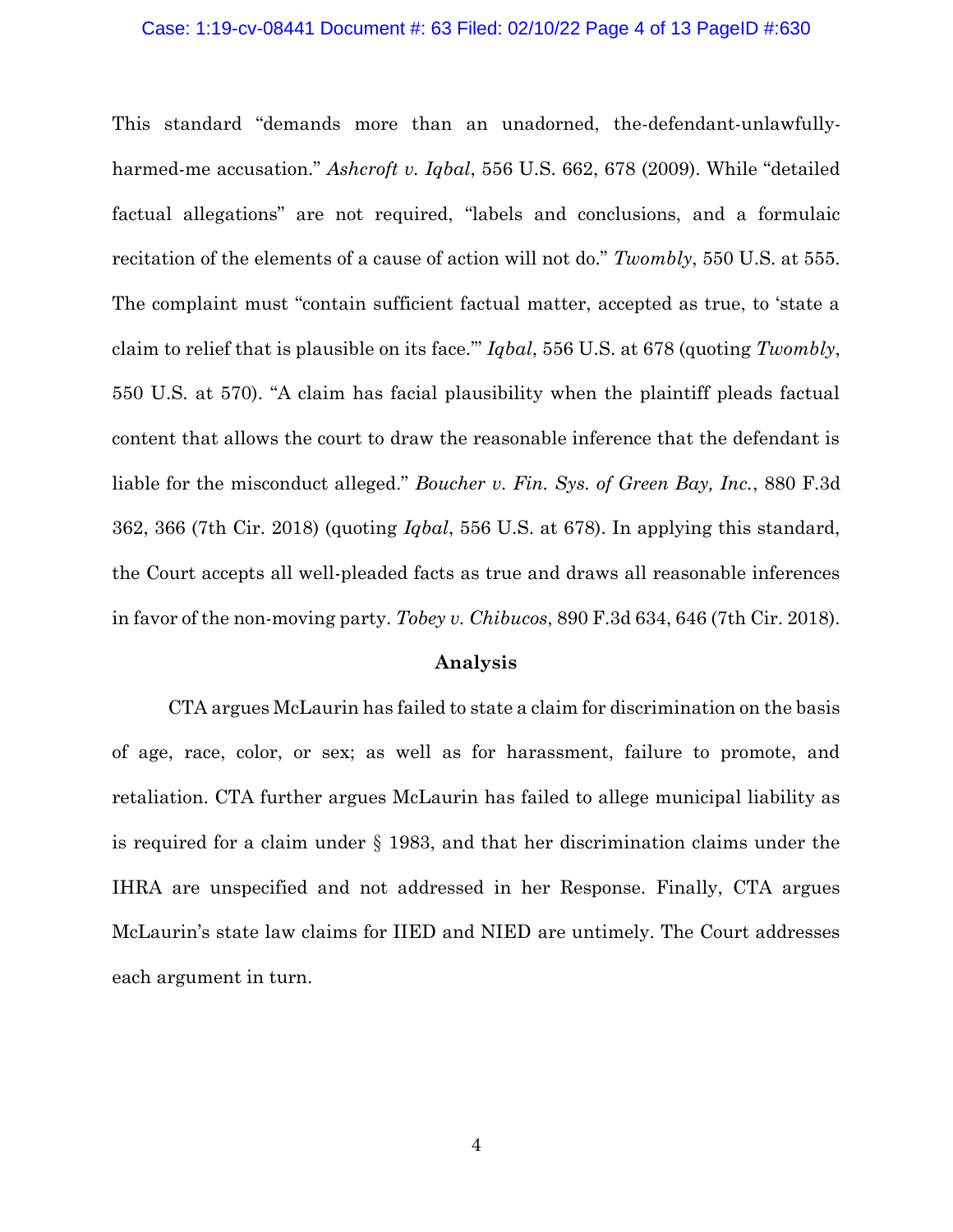## **I. Age Discrimination under the ADEA (Claim 1)**

The ADEA makes it unlawful "to discharge any individual or otherwise discriminate against any individual with respect to [her] compensation, terms, conditions, or privileges of employment, because of such individual's age." 29 U.S.C.  $§ 623(a)(1).$ 

At this stage, McLaurin need only allege the type of discrimination, when it occurred, and by whom. *See Kaminski v. Elite Staffing, Inc.*, 2022 WL 168260, \*2 (7th Cir. Jan. 19, 2022) (explaining that a plaintiff is not required to plead a prima facie case of employment discrimination at the pleading stage); *Stumm v. Wilkie*, 796 Fed. Appx. 292, 295 (applying the standard to age discrimination cases). And "no matter the type of case," a plaintiff is not required to plead legal theories, let alone to plead facts that correspond to "elements" of any particular claim. *Stumm*, 796 Fed. Appx. at 295 (citing *Chapman v. Yellow Cab Coop.*, 875 F.3d 846, 848 (7th Cir. 2018)). *See also Samovsky v. Nordstrom, Inc.*, 619 Fed. Appx. 547, 548 (7th Cir. 2015) ("'I was turned down for a job because of my race' is all a complaint has to say.").

McLaurin alleges employees of younger ages were treated more favorably, not disciplined for the conduct McLaurin was disciplined for, and given promotions. CTA argues she needs to allege more details to make it plausible that the alleged conduct was connected to her protected characteristics. But she has alleged as much, and the plausibility standard of Rule 8 "is not akin to a probability requirement." *Iqbal*, 556 U.S. at 678. "Litigants are entitled to discovery before being put to their proof, [because] treating the allegations of the complaint as a statement of the party's proof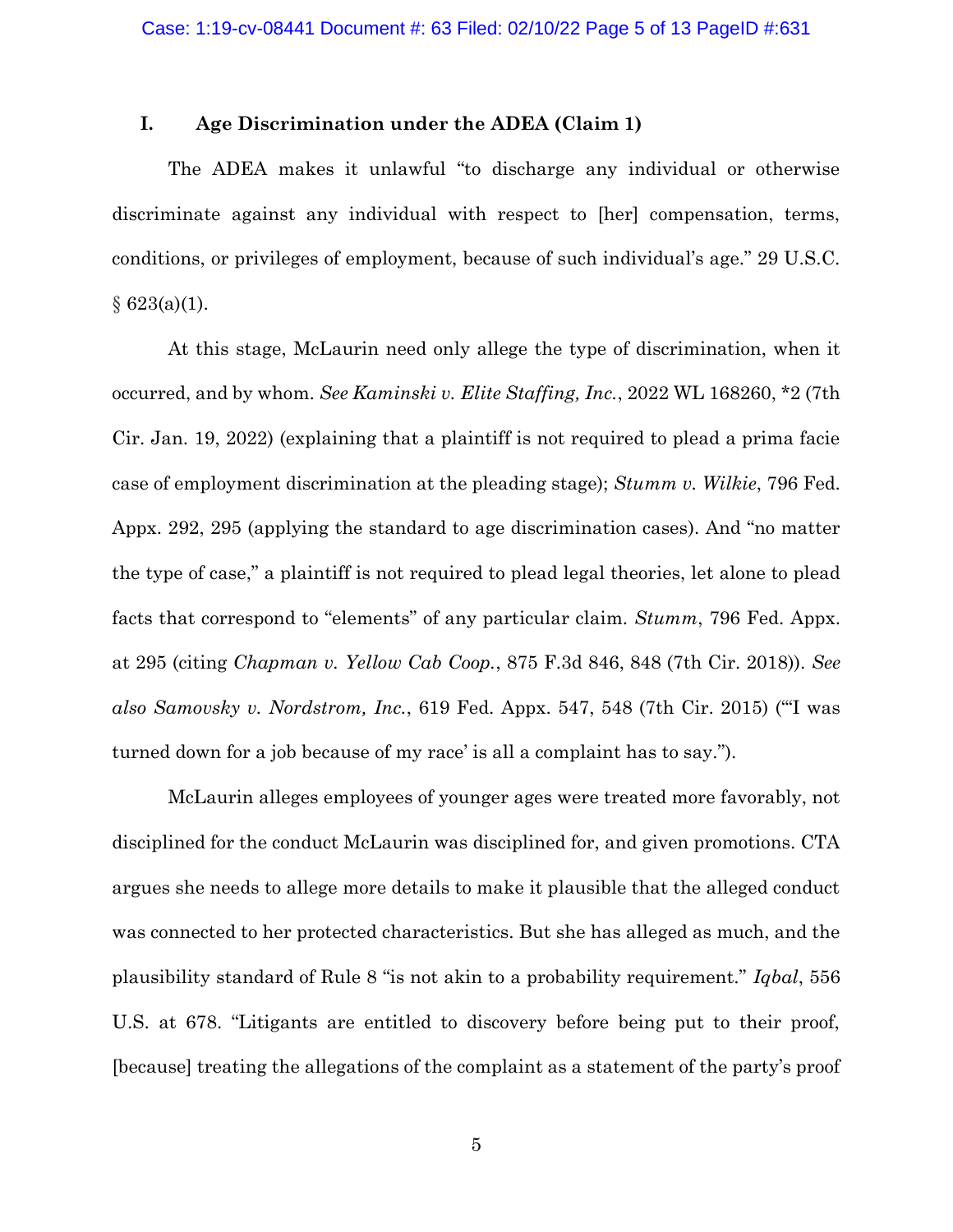leads to windy complaints and defeats the function of Rule 8." *Clark v. Law Office of Terrence Kennedy, Jr.*, 709 Fed. Appx. 826, 828-29 (7th Cir. 2017) (citing *Bennett v. Schmidt*, 153 F.3d 516, 519 (7th. Cir. 1998)). At this stage, McLaurin has sufficiently pled a claim of age discrimination.

# **II. Race, Color, and Sex Discrimination under Title VII and Section 1981 (Claims 2-3; 5-6; 8)**

McLaurin is a Black woman who alleges she was harassed and denied promotions based on her race, color, and sex, and that employees with different skin tones, ethnicities, and genders were treated more favorably. These are all the facts she needs to state claims of race and sex discrimination.<sup>2</sup> She will eventually need to show the defendants acted with discriminatory intent, but the Seventh Circuit has repeatedly explained such a showing is not required at the pleading stage. *Kaminski*, 2022 WL 168260 at \*2. *See also Geinosky v. City of Chicago*, 675 F.3d 743, 748 n.3 (7th Cir. 2012) ("Even in a case where a plaintiff would need to identify a similarly situated person to prove his case … we see no basis for requiring the plaintiff to identify the person *in the complaint*.") (emphasis in original).

### **III. Adverse Employment Actions**

To prevail on a discrimination claim in the employment context, a plaintiff must also allege her employer subjected her to adverse actions. *Shott v. Katz*, 829 F.3d 494, 497 (7th Cir. 2016). An employee must show "some quantitative or qualitative change in the terms or conditions of [her] employment or some sort of real

<sup>2</sup> McLaurin meets the contractual relationship requirement under § 1981, as she was employed by CTA at all relevant times in this matter. *Domino's Pizza Inc. v. McDonald*, 546 U.S. 470, 475 (2006).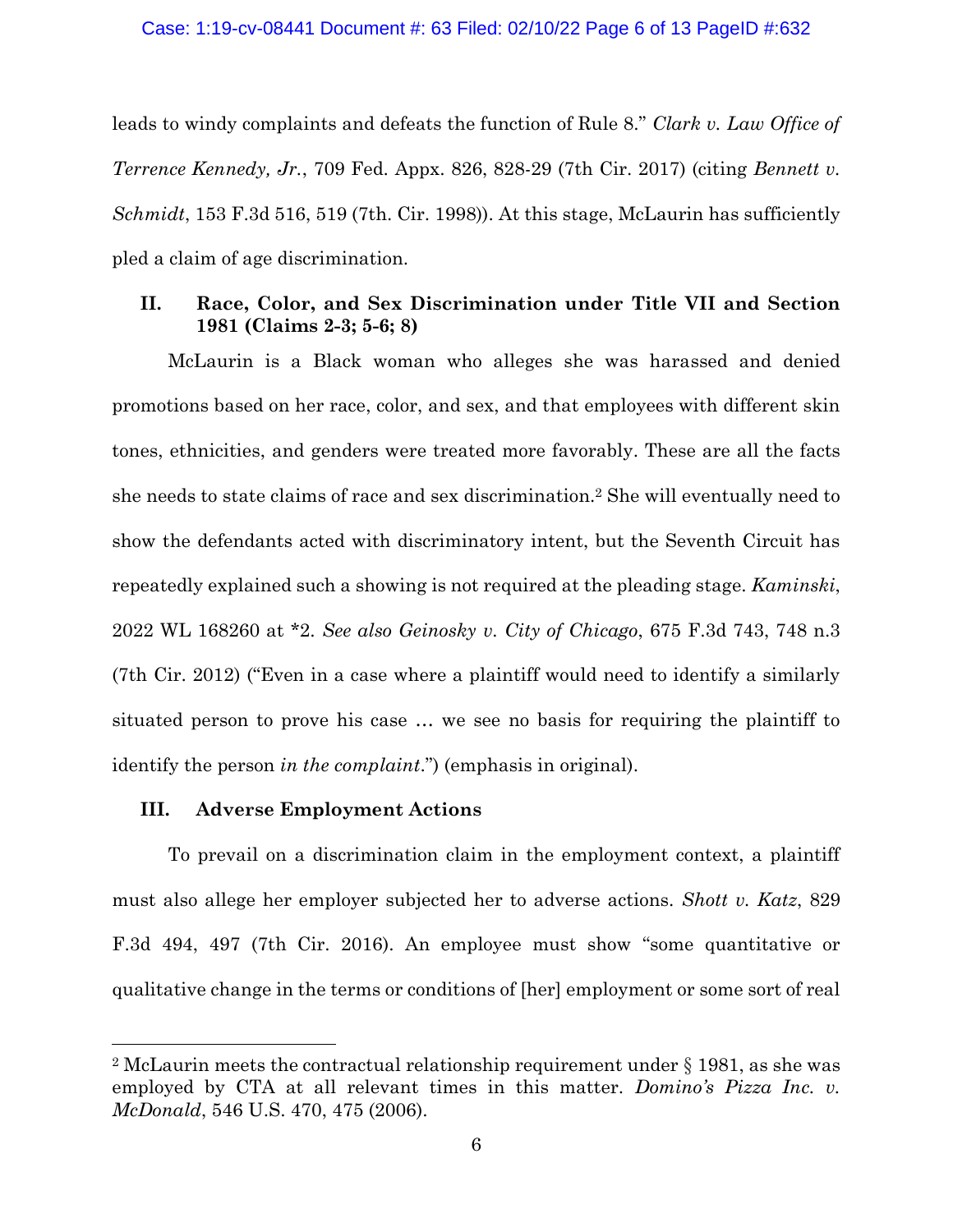harm." *Chaib v. Indiana*, 744 F.3d 974, 982 (7th Cir. 2014). In her complaint, McLaurin alleges failure to promote and failure to stop harassment. These can both be considered adverse employment actions for purposes of a discrimination or retaliation claim, and the Court considers them as such.<sup>3</sup>

#### **A. Failure to Promote (Claim 9)**

Defendants argue McLaurin failed to sufficiently allege failure to promote because the complaint states only that CTA failed to promote her and nothing else. R. 54 at 5. But McLaurin's complaint contains more detail than that. McLaurin alleges she applied for two managerial positions: a senior manager of bus supervision in March 2016, and a manager of rail maintenance in April 2016. R. 51 at 6. She alleges she was sent a letter confirming receipt of the applications. *Id*. She lists the salary and job posting number for each position. *Id*. She finally alleges she was denied the promotions based on her race, color, age, and sex, and that others of different races, colors, sexes, and ages were promoted. *Id*. CTA does not address these allegations, which go directly to McLaurin's claim. The motion to dismiss is denied with respect to the failure to promote claim.

#### **B. Harassment (Claim 10)**

To state a claim for a hostile work environment, a Title VII plaintiff must show: "(1) [s]he was the subject of unwelcome harassment; (2) the harassment was based on [her protected status]; (3) the harassment was severe and pervasive so as to alter

<sup>3</sup> *See Hill v. Potter*, 625 F.3d 998 (7th Cir. 2010) (failure to promote can constitute an adverse employment action); *Stutler*, 263 F.3d at 704 (explaining harassment, when severe, can constitute an adverse employment action).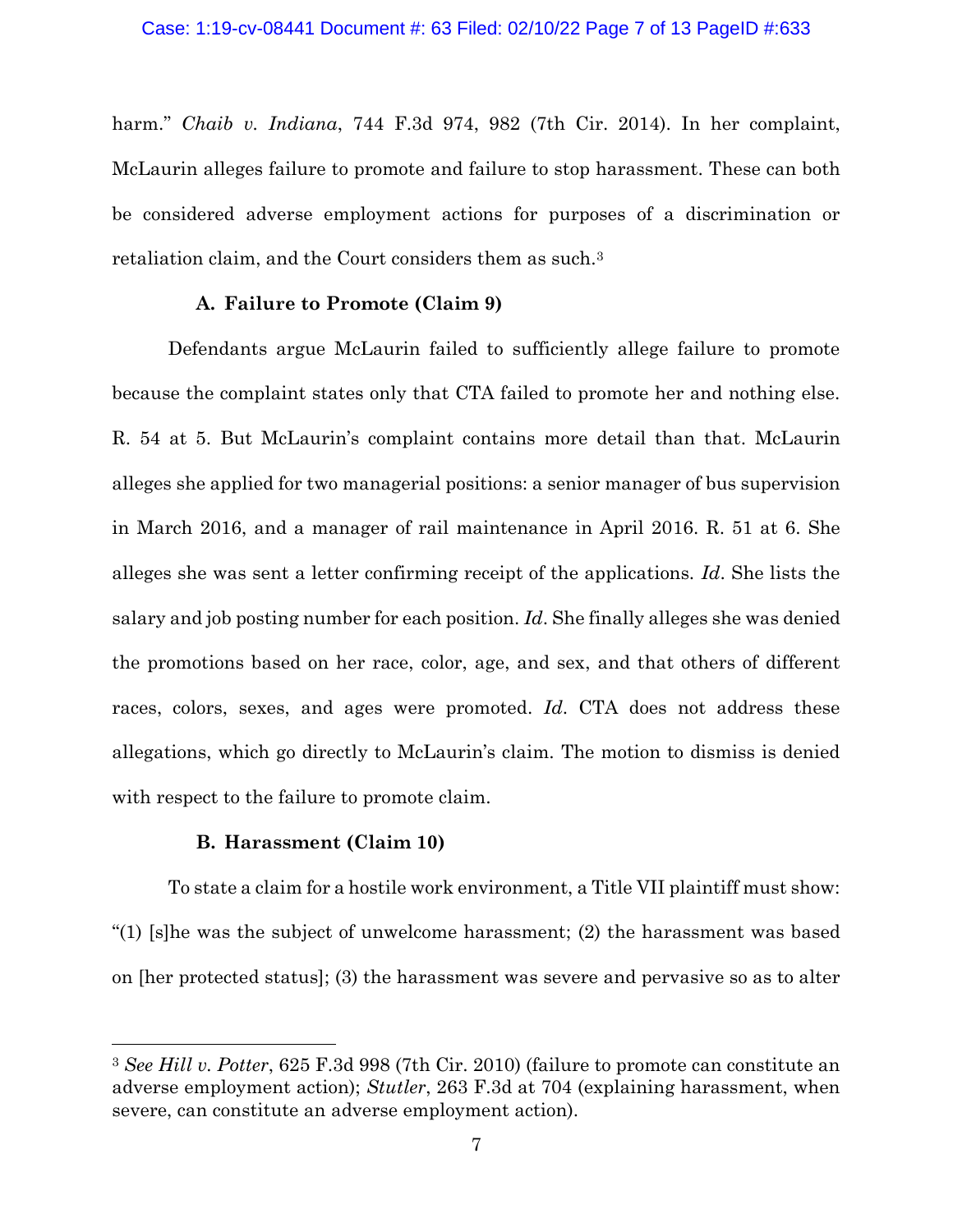#### Case: 1:19-cv-08441 Document #: 63 Filed: 02/10/22 Page 8 of 13 PageID #:634

the conditions of the employee's environment and create a hostile or abusive working environment; and (4) there is a basis for employer liability." *Mason v. S. Ill. Univ. at Carbondale*, 233 F.3d 1036, 1043 (7th Cir. 2000). To determine whether the harassment was severe and pervasive, courts consider whether "the conduct is physically threatening or humiliating or merely offensive, and whether it unreasonably interferes with an employee's work performance." *Cole v. Board of Trustees of N. Ill. Univ.*, 838 F.3d 888, 897 (7th Cir. 2016).

McLaurin alleges she was harassed when she was sexually propositioned by Walker, had a false police report filed against her, and was forced to report directly to defendant Walker because she rejected his sexual advances. R. 54 at 9. She alleges these actions occurred because of her race, age, and sex, and because she complained about the discrimination she was facing at work. *Id*. Although further development of the case may reveal that "some or all of the alleged harassment was unrelated to her [protected status], … it is too soon for us to draw that conclusion." *Venezia v. Gottlieb Memorial Hosp., Inc.*, 421 F.3d 468, 473 (7th Cir. 2005). She has sufficiently pled a harassment claim, and the motion to dismiss is denied in that respect.

#### **IV. Retaliation (Claim 11)**

To plead a claim of retaliation under Title VII or the ADEA, a plaintiff must allege that she engaged in a statutorily protected activity and was subjected to an adverse employment action as a result." *Huri v. Office of the Chief Judge of the Circuit Court of Cook Cty.*, 804 F.3d 826, 833 (7th Cir. 2015) (Title VII); *Clark*, 709 Fed. Appx. at 829 (ADEA). To survive a motion to dismiss, "[a]n employee need not present proof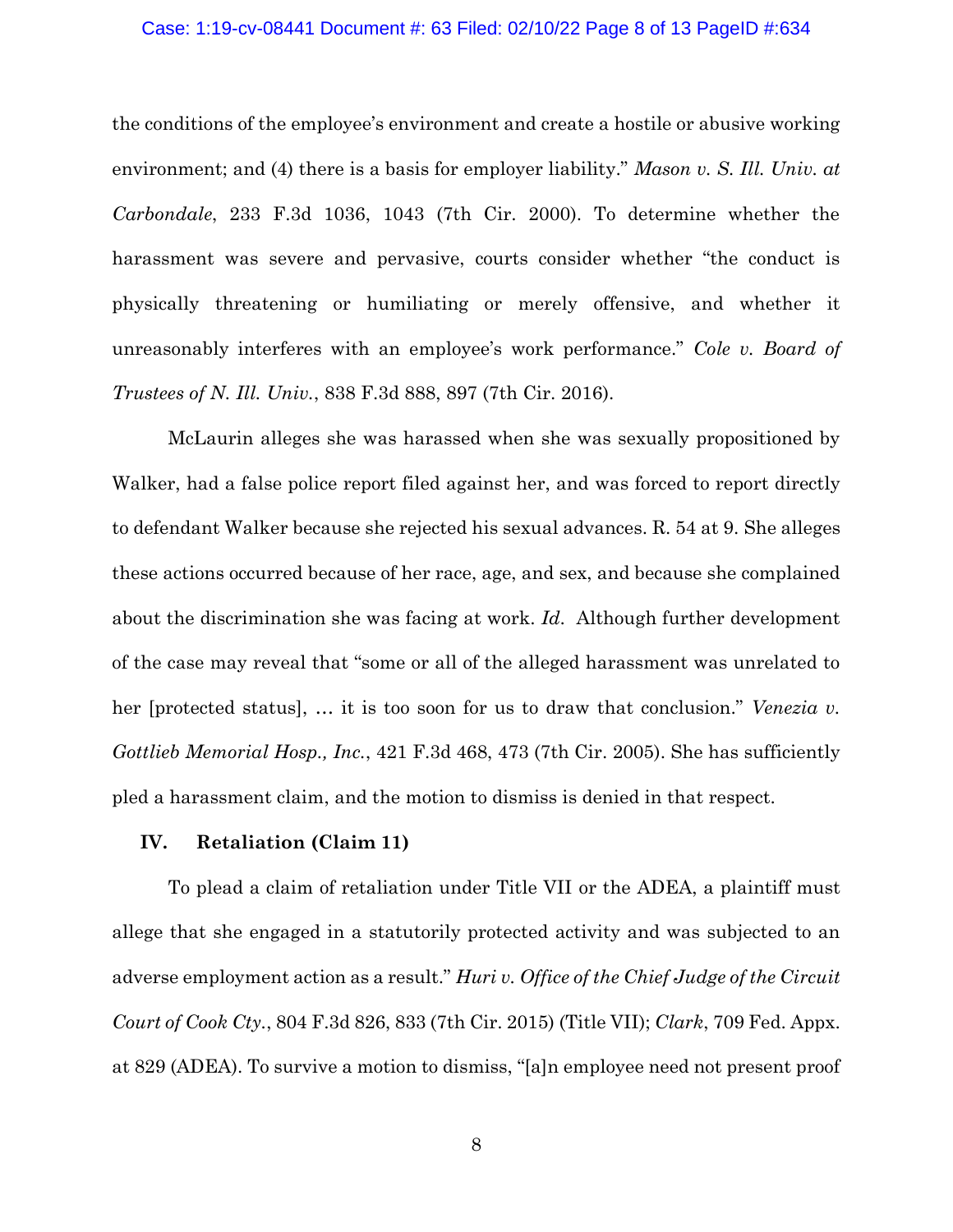## Case: 1:19-cv-08441 Document #: 63 Filed: 02/10/22 Page 9 of 13 PageID #:635

of a causal link between the protected expression in which the plaintiff engaged … and the adverse employment action of which [s]he is complaining." *Id.* (citing *Johnson v. Cambridge Industries, Inc.*, 325 F.3d 892, 897 (7th Cir.2003) (internal quotations omitted)).<sup>4</sup>

CTA initially argues McLaurin fails to allege a protected activity, but later concedes that she has. R. 54 at 10-11 ("While Plaintiff's SAC generally alleges a protected activity…"). McLaurin filed various complaints with against CTA alleging discrimination and other poor treatment. She provides the dates and topic of each grievance she filed. R. 51 at 4. She alleges that she was denied the two promotions and subjected to falsified disciplinary actions because she filed charges with the EEOC and IDHR. *Id*. at 8-9. Further supporting McLaurin's retaliation claim are her allegations that defendant Walker warned coworkers not to speak with McLaurin after she filed charges and that her coworkers told her she needed to "keep her mouth shut." *Id.* at 9-10. She has sufficiently alleged that she suffered adverse employment actions in retaliation for her complaints both with CTA itself and with the EEOC and IDHR. The motion to dismiss her retaliation claim is denied.

<sup>4</sup> CTA relies on *Spratt v. Bellwood Pub. Library*, 380 F. Supp. 3d 783 (N.D. Ill. 2019) to support its argument that McLaurin must establish a causal connection to survive on her retaliation claim. *Spratt* held as much, but cited *Lauth v. Covance*, *Inc.*, 863 F.3d 798 (7th Cir. 2017) as its authority to do so. *Lauth* was decided at the summary judgment stage. At the pleadings stage, a plaintiff is not required to establish a causal link. *Huri*, 804 F.3d at 833.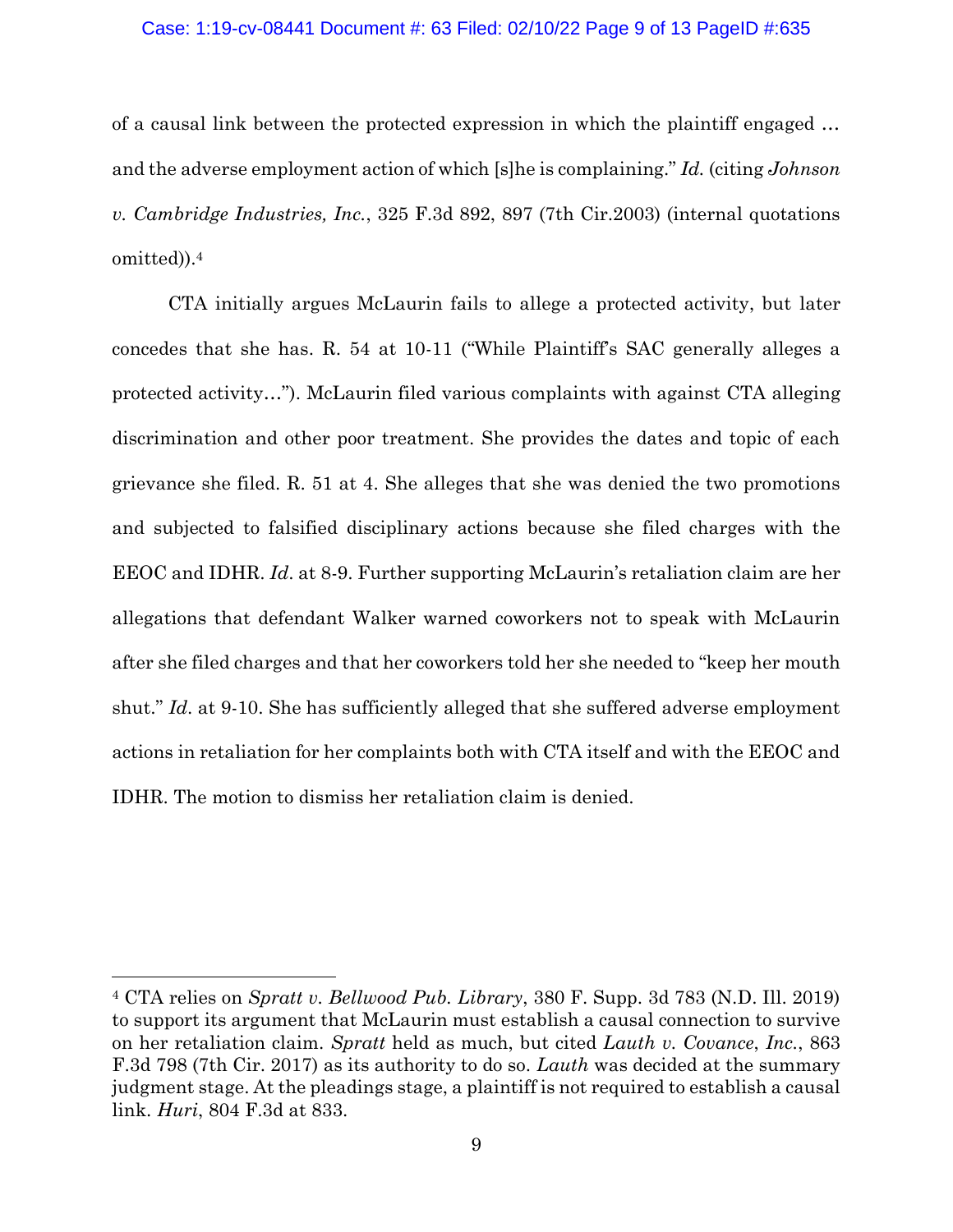# **V. Municipal Liability Under Section 1983 (Claims 4, 7)**

Municipal entities can be sued under 42 U.S.C. § 1983 only when their policies, customs, or practices caused a constitutional deprivation. *Monell v. Dep't of Social Services of City of New York*, 436 U.S. 658, 691 (1978). To state a claim for municipal liability, a plaintiff must allege either (1) an express municipal policy that, when enforced, deprived a plaintiff of a constitutional right; (2) a widespread municipal practice that, although not authorized by written law or express municipal policy, is so permanent and well-settled as to constitute a custom or usage with the force of law; or (3) that a plaintiff's alleged constitutional injury was caused by a person with final policymaking authority. *Id*. at 694. A plaintiff must plead factual content sufficient to support a reasonable inference that the entity maintained a policy, custom, or practice that caused a constitutional violation.

McLaurin alleges CTA handbooks and trainings on ethics in the workplace are often ignored, and that upper management tells employees to "sign [indicating they have read the ethics training] and read the pamphlets later." R. 51 at 11. She alleges those with decision-making authority knew of the treatment she was facing and either ignored it or participated in it. These are all the facts she alleges in support of municipal liability. McLaurin's allegations do not rise to the level of a "specific pattern or series of incidents that support the general allegation of a custom of policy." *Henry v. Farmer City State Bank*, 808 F.2d 1228, 1237 (7th Cir. 1986). Because she has not sufficiently alleged that a policy or custom was "the moving force" (or even a factor) behind a constitutional violation, the § 1983 claims are dismissed. *See Estate*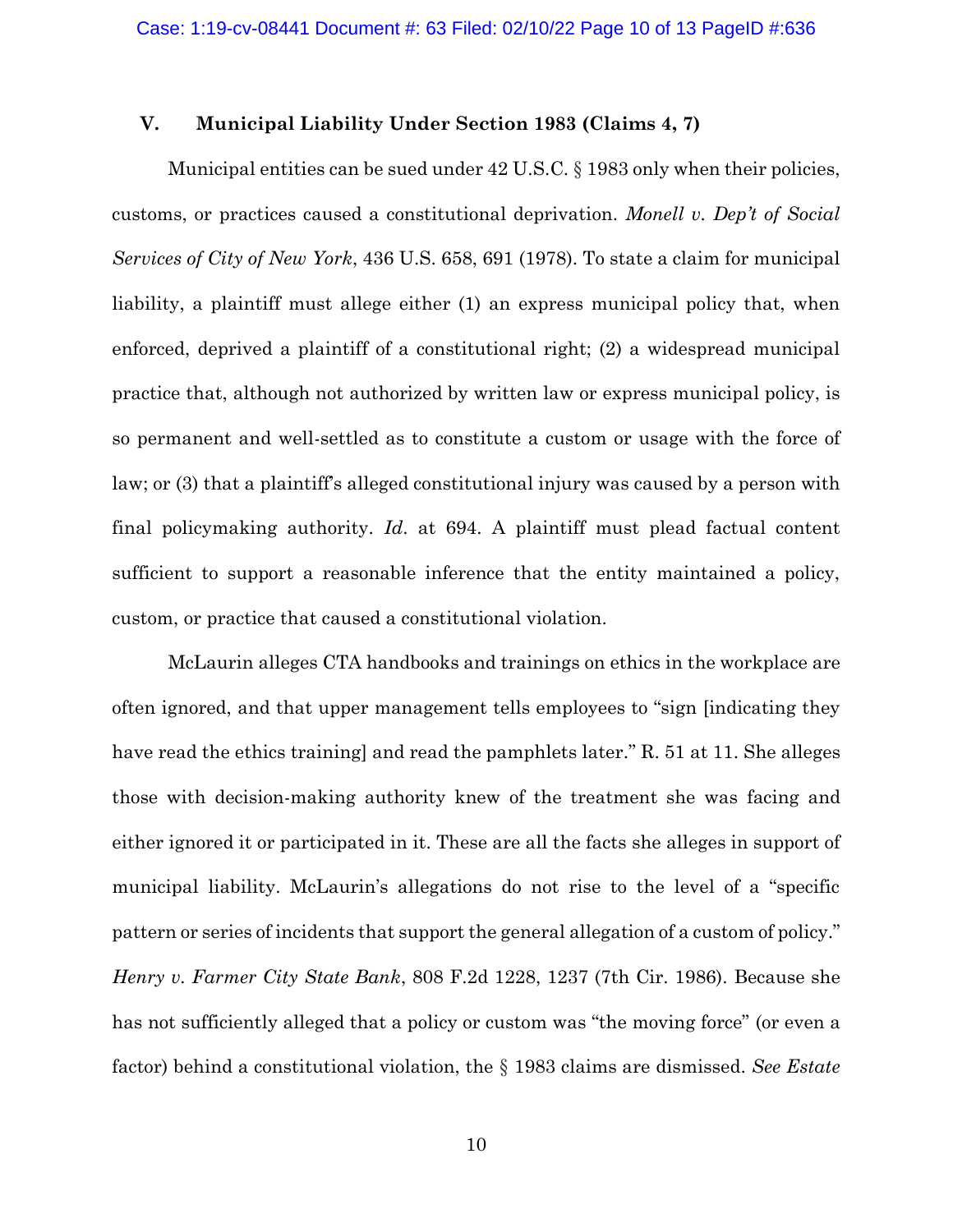*of Sims ex rel. Sims v. Cty. of Bureau*, 506 F.3d 509, 514 (7th Cir. 2007). *See also Jibson v. NE. Illinois Reg'l Commuter R.R. Corp.*, 2019 WL 2297458, at \*3 (N.D. Ill. May 29, 2019) (dismissing § 1983 claims because plaintiff did not plausibly allege that defendant had a policy of discrimination against her protected class).

# **VI. Discrimination under the Illinois Human Rights Act (Claim 12)**

CTA argues McLaurin's claims under the IHRA should be dismissed because she fails to specify which portions of the Act were violated and the Response fails to address the IHRA.<sup>5</sup> But McLaurin's complaint cites 775 ILCS 5/1-101, and nothing more is needed, particularly from a pro se plaintiff.<sup>6</sup>

Other than that, CTA makes no other argument for dismissal (until its Reply, in which it directs the Court to its arguments regarding McLaurin's discrimination claims under the relevant federal statutes). It is true that McLaurin did not respond to CTA's one substantive sentence requesting dismissal of her IHRA claim, but there was essentially nothing to respond to.

"Illinois courts apply the federal Title VII framework to claims of discrimination made under the [IHRA]." *Grimes v. Cook Cty.*, 455 F. Supp. 3d 630, 644 (N.D. Ill. 2020) (citing *Reed v. Freedom Mortgage Corp.*, 869 F.3d 543, 547 (7th

<sup>5</sup> The Court has supplemental jurisdiction over the IHRA claims because they arise out of the same case or controversy as the Title VII claims. 28 U.S.C. § 1367(a). <sup>6</sup> Importantly, a *pro se* plaintiff is not required to plead a legal theory, nor is she held to an incorrect theory she did name. *Small v. Chao*, 398 F.3d 894, 898 (7th Cir. 2005). Instead, the Court asks "whether any set of facts consistent with the complaint would give [her] a right to recover, no matter what the legal theory." *Id*. Because Plaintiff alleges in her complaint that she was discriminated on the basis of race, color, sex, and age, the Court treats her IHRA claims as having specified those sections of the Act, and CTA clearly was on notice of such claims.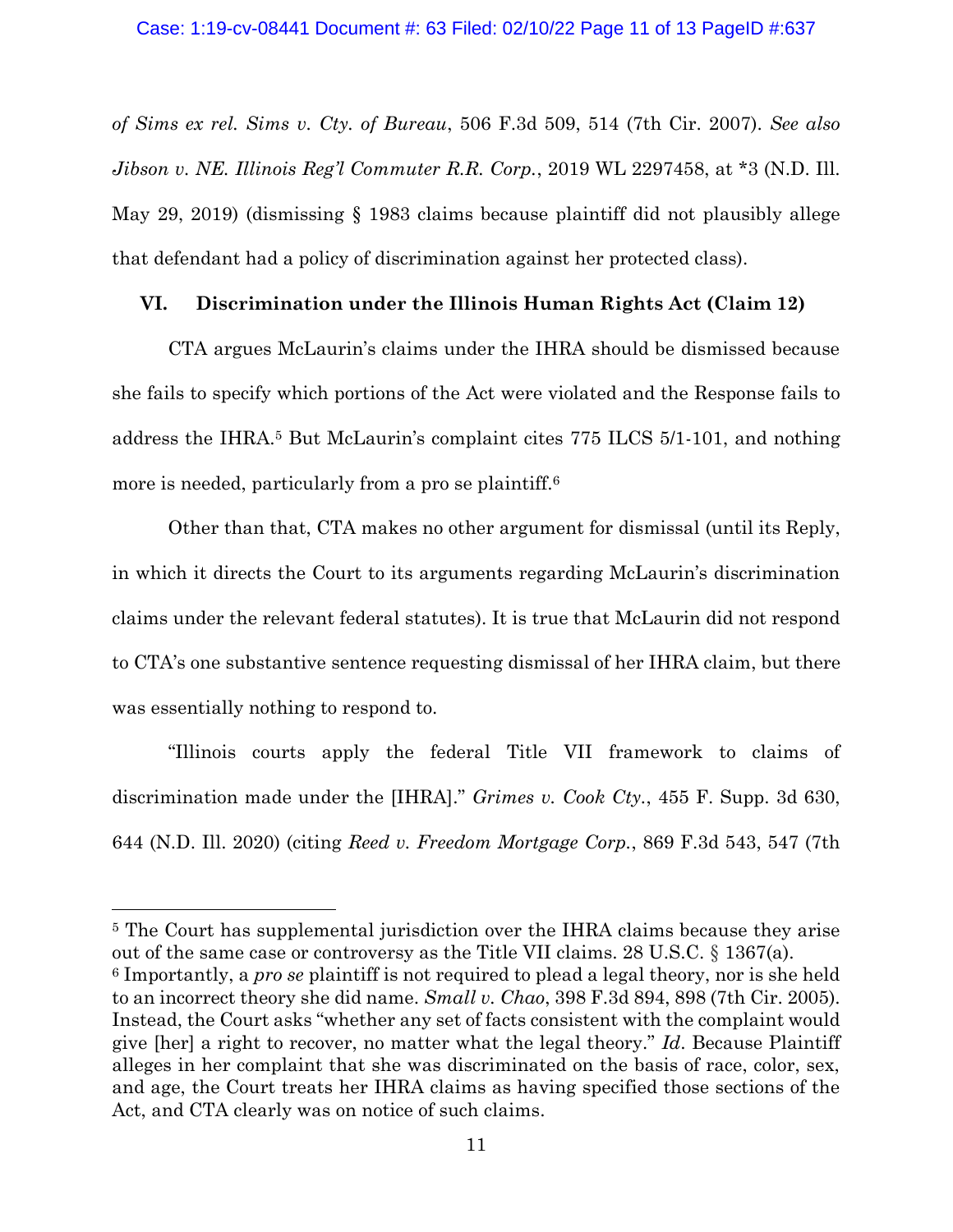Cir. 2017)). McLaurin's claims under the IHRA for discrimination, insofar as they mirror her claims under Title VII and § 1981, are not dismissed, for the reasons explained in the respective sections.

# **VII. Intentional Infliction of Emotional Distress and Negligent Infliction of Emotional Distress (Claims 13, 14)**

Regarding McLaurin's IIED and NIED claims, 735 ILCS 5/13-202 provides both claims must be brought "within 2 years from the accrual of the claim." *See also Brooks v. Ross*, 578 F.3d 574, 578 (7th Cir. 2009). CTA argues McLaurin's claims are outside the statute of limitations and should be dismissed. R. 54 at 12.

The primary focus of McLaurin's IIED and NIED claims is September 2, 2015, when she alleges the CTA, as well as defendants Ramirez, Brown, and Walker, filed a police report falsely accusing her of assault. R. 57 at 12-13. She also alleges she was manipulated and humiliated on July 8, 2016, when she was forced to report directly to defendant Walker for her supplies each day after rejecting his sexual advances. R. 51 at 9. She alleges numerous false disciplinary charges against her extending into 2016. She filed her first complaint in this Court on December 26, 2019, well after the statute of limitations had run, and importantly, McLaurin did not add her IIED or NIED claims against the defendants until March 12, 2021, when she filed her second amended complaint. She is therefore outside the statute of limitations for filing. The motion to dismiss her IIED and NIED claims as untimely is granted.

### **VIII. Motion to Strike Request for Punitive Damages**

Finally, CTA requests that the Court strike McLaurin's prayer for punitive damages. R. 54 at 14-15. CTA is correct that "[a]s a general rule, local public entities